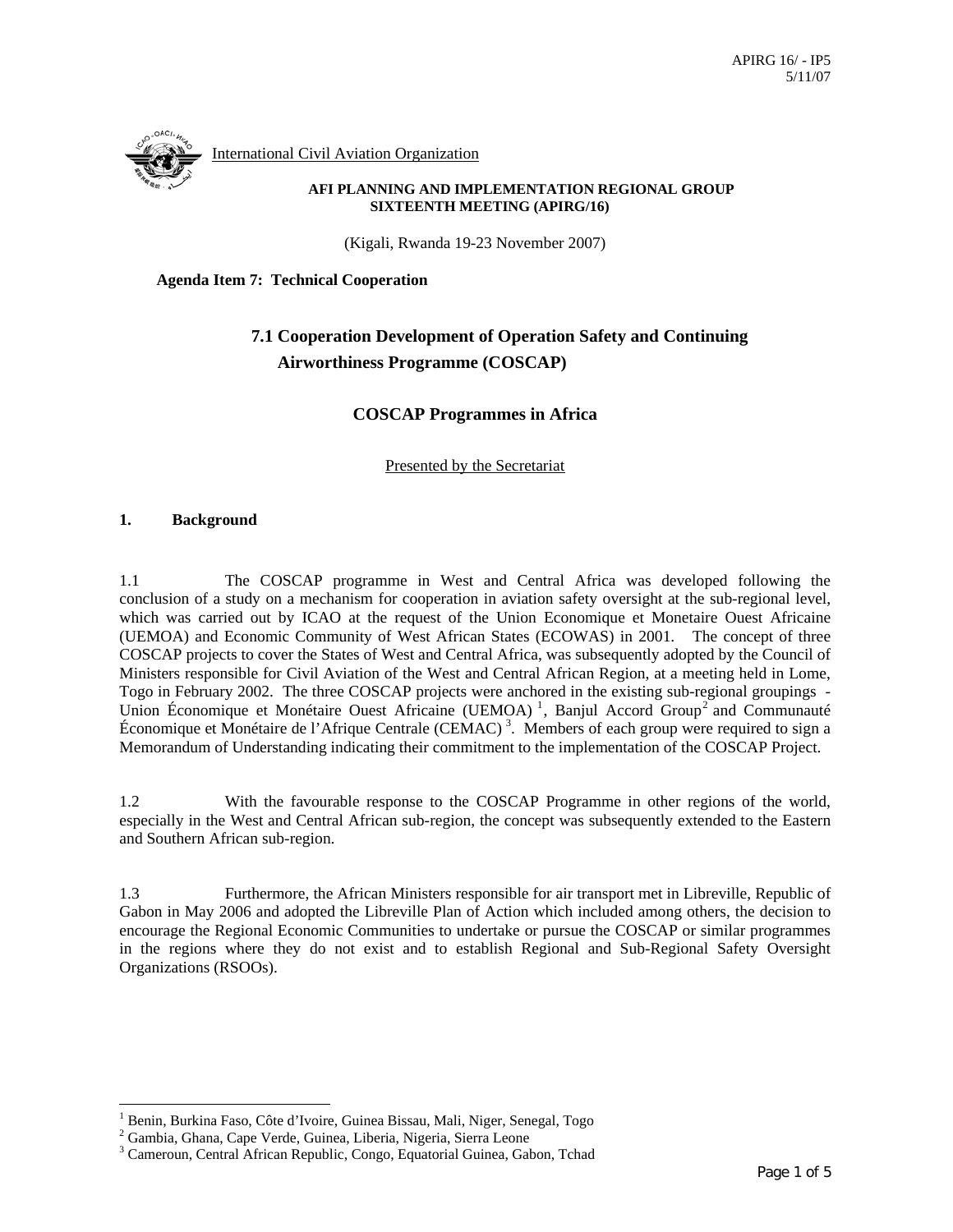## **2. The COSCAP Project**

2.1 The COSCAP Project is a cooperative agreement between Participant States, which aims at enhancing the safety of air transport operations in a sub-region. Directed by a Programme Steering Committee and managed by ICAO through an in-trust fund, the project main goals are:

- To provide among the Participant States in the sub-region a focal point that deals with all questions relating to air operator certification and technical inspections with a view to harmonize and standardize all related policies, regulations and procedures;
- To facilitate a coordinated approach with regard to shared technical expertise made available to Participant States in order to avoid duplication of efforts and to ensure that CAAs benefit to the greatest extent from these resources;
- To enhance the capacity of CAAs to provide safety oversight through augmentation of national inspectors technical knowledge and qualifications by providing theoretical and on-the-job training;
- To perform air operator certification and surveillance tasks on behalf of CAAs whose oversight capability is currently limited, or to improve to the required level the safety oversight capability of other Participant States;
- To address other specific issues and deficiencies pointed out in the IUSOAP audit reports of the Participant States;
- To establish Regional Aviation Safety Teams (RASTs);
- To establish an aerodrome inspection and certification programme and
- To serve as a pilot project for the establishment of a permanent aviation safety oversight organization.

2.2 Each of the COSCAP projects in Africa (with the exception of COSCAP-UEMOA and COSCAP-CEMAC) includes a component for the conduct of a feasibility study on the creation of a permanent Regional Aviation Safety Oversight Organisation (RSOO). In the case of UEMOA and CEMAC, the studies are being conducted outside the framework of the Project.

2.3 With the expansion of the scope of the ICAO safety audits to cover all the Annexes of the Convention, it is envisaged that the scope of the COSCAP Programmes and subsequently of the successor RSOOs will also expand to incorporate the requirements of the ICAO Comprehensive Safety Audit.

## **3. Funding**

3.1 COSCAP projects are being implemented with trust funds provided to ICAO by the project Participant States and supplemented by donor funds. The donors consider participation in the funding of the project by the project participant States as an indication of the future sustainability of the Programme.

3.2 The projects are established in the spirit of mutual cooperation between the Participant States for elevating the level of flight safety oversight and to provide the safest possible air transportation system.*.* All Participant States being integral and inherent part of this regional cooperative project, each contributes in cash for the implementation of the project. Thus allowing the beneficiary States to take full ownership of the programme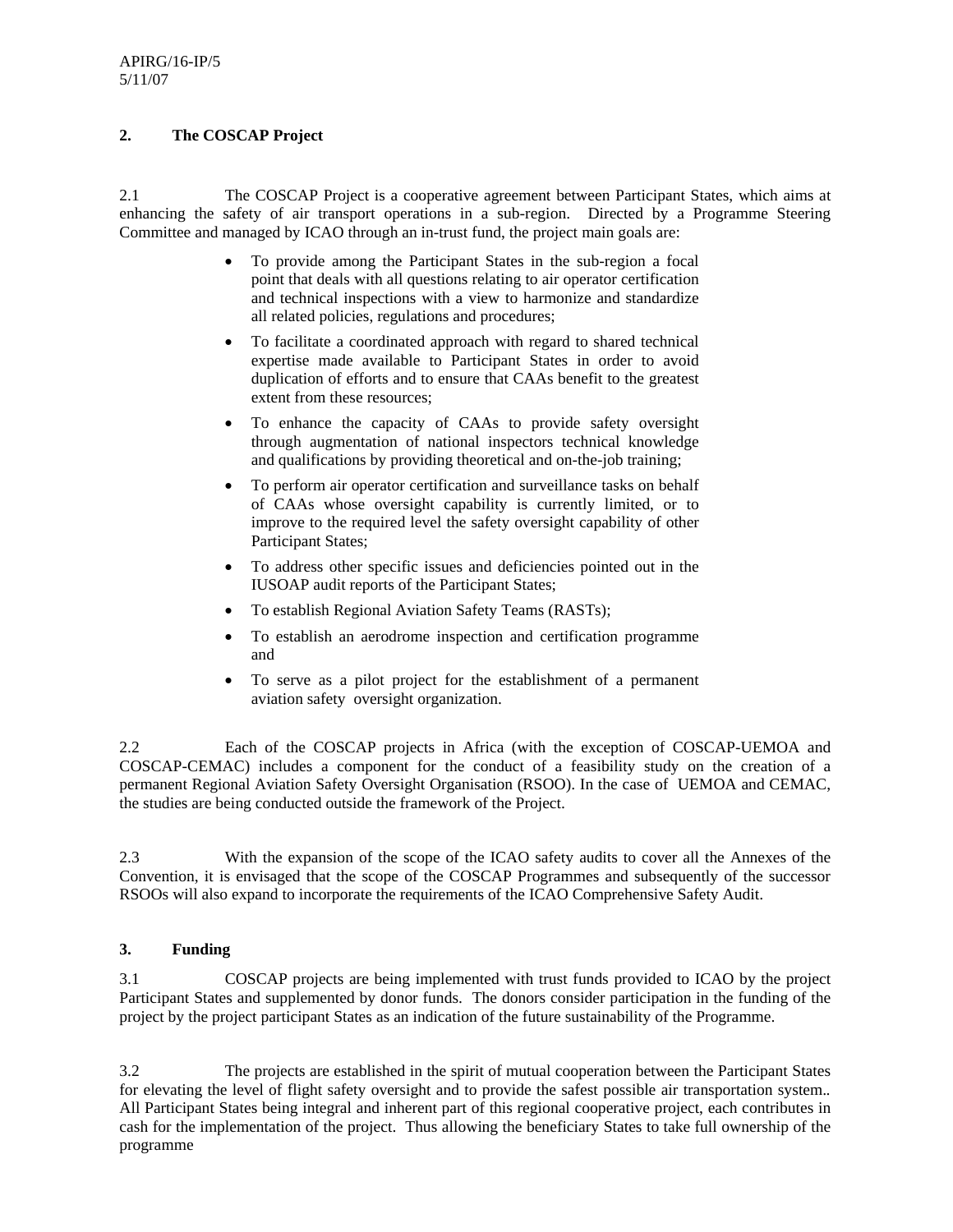3.3 Supplemental cash contribution from interested third party donors, including countries, regional development banks, international organizations, are not only welcome but are crucial to the success of the project. The greater the number of participants, including the donors, the smaller the individual cost to each nation or organization of supporting a comprehensive programme.

3.4 While cash contribution is obligatory, in-kind contributions from Participating States and the donor community are also welcome. The in-kind contributions from Participating States may include, but not be limited to, offering the services of their experienced inspectors at no cost to the project on as required basis to supplement the efforts of the project's internationally recruited experts and the core of Regional Inspectors.

3.5 The in-kind contribution from the donors may include, but not be limited to, the provision of training courses including instructor services in the region and making available their training facilities for the enhancement of the project inspectors' qualifications and certifications.

#### **4. Project Steering Committee:**

4.1 Each individual project is guided by a Steering Committee (SC) even from pre-project implementation stage. the Steering Committee meets regularly during the project implementation stage at 6 month intervals or earlier as circumstances require, to review the project progress, to review and decide upon the annual work plan proposals and to carry out other functions as stipulated in its adopted SC administrative procedures.

#### *Members:*

Directors General of the Participant States/administrations or their delegated representatives;

Representatives of ICAO - the Director, ICAO Technical Co-operation Bureau or his representative, the ICAO Regional Director or his nominee; and the ICAO Project Coordinator.

#### *Associate Members:*

Representatives from the Donors and Industry Partners who contribute to the project; and

Other countries and/or multilateral organizations who contribute to the project.

Thereby ensuring effective involvement of the beneficiary States and organizations in the definition, monitoring, delivery and evaluation of the project activities.

#### **5. COSCAP Projects in action:**

- Qualification training of Regional and National Inspectors
- Conduct of inspections and airline audits at the request of States
- Conduct of mock audits of CAAs at the request of States
- Harmonisation (to the extent possible) of regulations and procedures through safety working groups comprising representatives of participating States and project personnel
- Training of regional and national inspectors in the application of the harmonized regulations and procedures.
- Provision of a wide range of supplemental technical assistance by industry

#### **6. Expected End of Project Situation**

6.1 For the participating countries, the project will have systematically addressed the weaknesses identified by the IUSOAP audits. The project will have provided the RSOO with a number of regional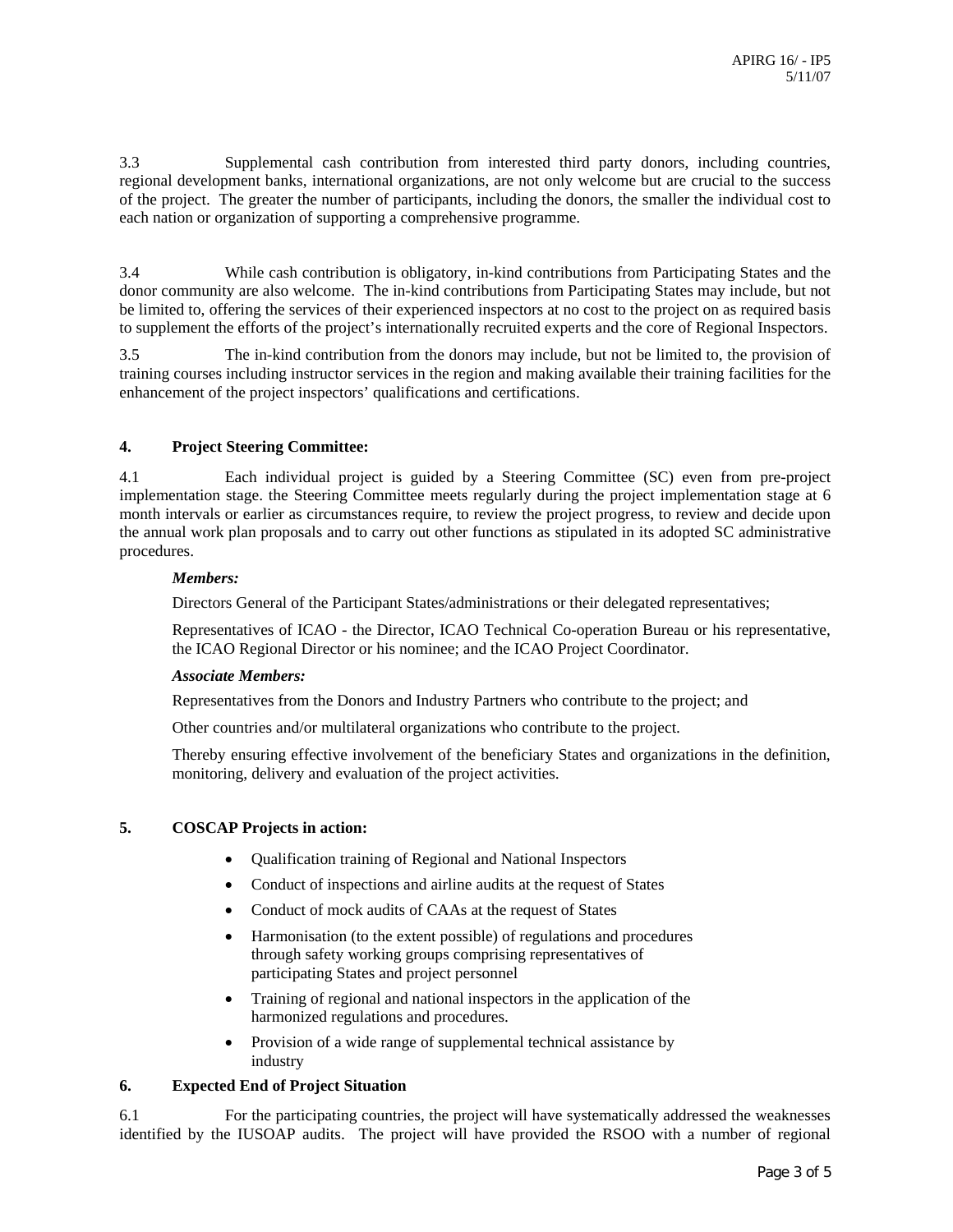inspectors capable of performing the full range of flight operations and airworthiness certification and surveillance activities to international standards.

6.2 The proposed cooperative safety oversight organization would constitute a cost-effective means for the participating States to meet their international obligations of providing flight safety oversight. In the future, the scope of the safety oversight organization could be expanded to include functions in the areas of aviation security, aerodrome certification and safety oversight and ATC safety oversight

6.3 A continuing programme will have been established in States for carrying out the certification and inspection functions in accordance with regulations and procedures that will be fully acceptable to the international aviation community. Harmonization of basic aviation legislation will have been achieved, to the extent practicable, through the provision of appropriate recommendation and assistance to the States on amendments to the basic aviation legislation. Similarly, harmonization of regulations and procedures for the operation of aircraft, airworthiness of aircraft and personnel licensing will have been achieved to the extent practicable through the production of generic regulations and procedures manuals that will conform fully to ICAO SARPS and assistance to the States in the adoption thereof.

6.4 The proposed RSOO will be poised to augment the existing resources of each of the participating States to the extent required for the effective discharge of their international obligations in respect of safety oversight. Additionally, it will constitute a continuing resource for the training of the States' inspectors and for the development of their individual flight safety organizations to the extent that they plan.

6.5 Lastly, a regional flight safety oversight and training resource will have been established which may be made available at the discretion of Participant States to States outside the community on a feefor-service basis.

(cont'd.)